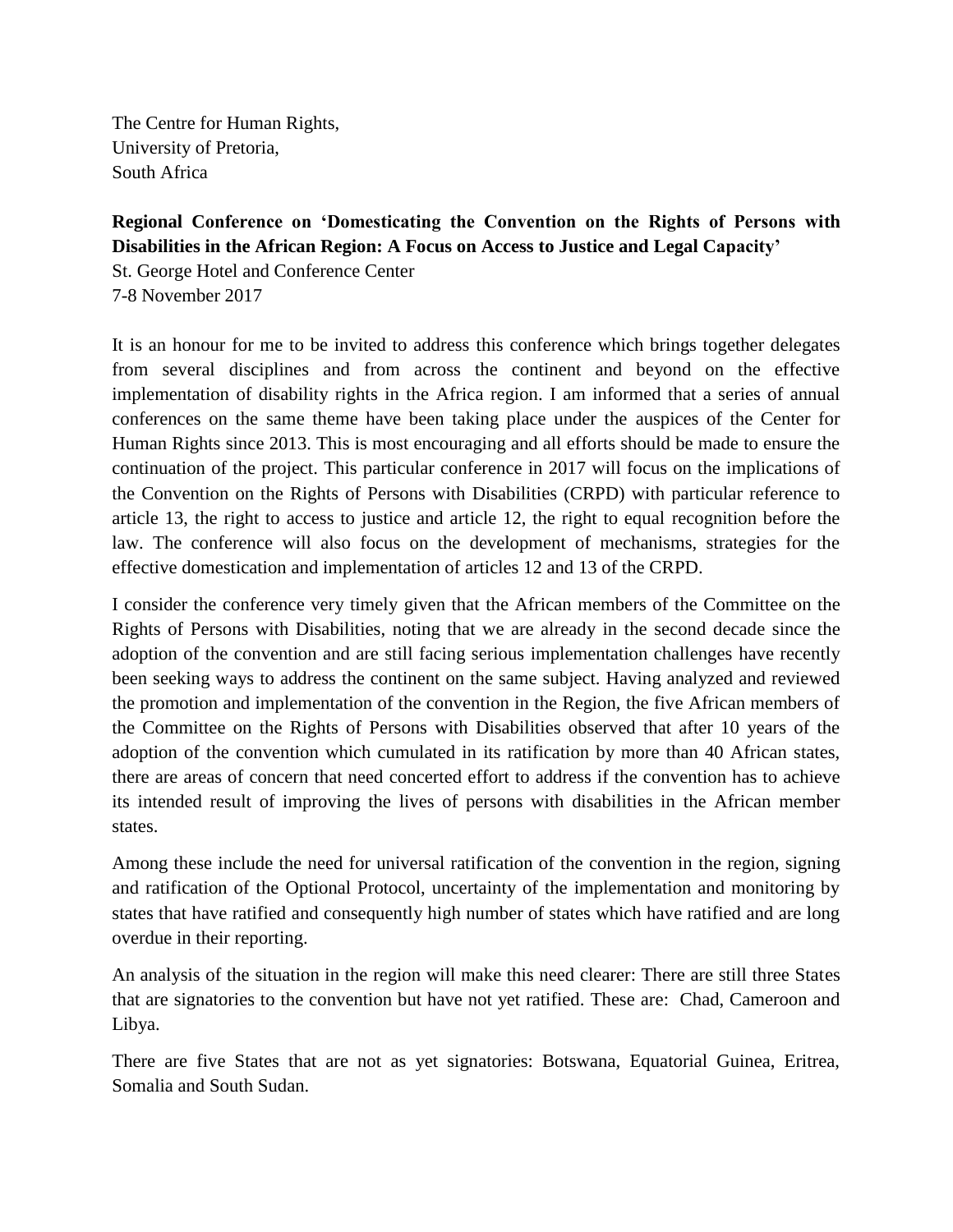Out of a total of 48 states worldwide which are overdue in making their initial report to the CRPD Committee, 21 (45 Percent) are in Africa. The dates and the countries as they should have reported are as follows:

- 2010 (4 countries): Namibia, Guinea, Mali, and Egypt
- 2011 (3 countries): Lesotho, Burkina Faso, and Tanzania
- 2012 (2 countries): Nigeria, Sierra Leone
- 2013 (2 countries): Togo, Cape Verde
- 2014 (5 countries): Mozambique, Benin, Liberia, Ghana and Swaziland
- 2015 (1 country): Zimbabwe
- 2016(4 countries): Côte d'Ivoire, Burundi, Congo, and Guinea Bissau

The second observation that was made by the five African members of the CRPD Committee was that whereas it is commendable that the majority of the African states have ratified the convention and while we recognize the need to impress on those who have not done so to do so, it is a serious concern that the following is the case even where ratification has taken place:

i) There is general lack of research or data on the extent to which laws and policies have been harmonised in line with the CRPD; even where legislations have been harmonised, questions keep arising as to the state commitment to such legislations; the provisions enshrined in article 5 (equality and non-discrimination) have not been the subject of any scrutiny with clear indicators. Moreover, only in very few cases that the principal of non-discrimination has been incorporated into the constitution of states parties, there is little evidence of what remedies are available to persons with disabilities in cases of violations of their fundamental rights and freedoms.

ii) There is a general concern regarding the implementation of article 33 (national monitoring mechanism). There is no data on the number of complaints and nor do we know what remedies are available to persons with disabilities when their rights are violated. There is therefore an urgent need to:

a) Facilitate the implementation of the rights of persons with disabilities beyond mere ratification.

b) Internationalize the standards through the use of individual complaints and inquiry procedures under the optional protocol.

c) Sufficiently explore this mechanism which is a catalyst for the vindication of the rights of persons with Disabilities.

The challenges relating to the implementation of article 13 (access to justice) and Article 12 (Equality before the Law) is in no doubt a serious concern and have so far largely not been voiced out. Consultations with organizations of persons with disabilities reveal that the barriers are huge.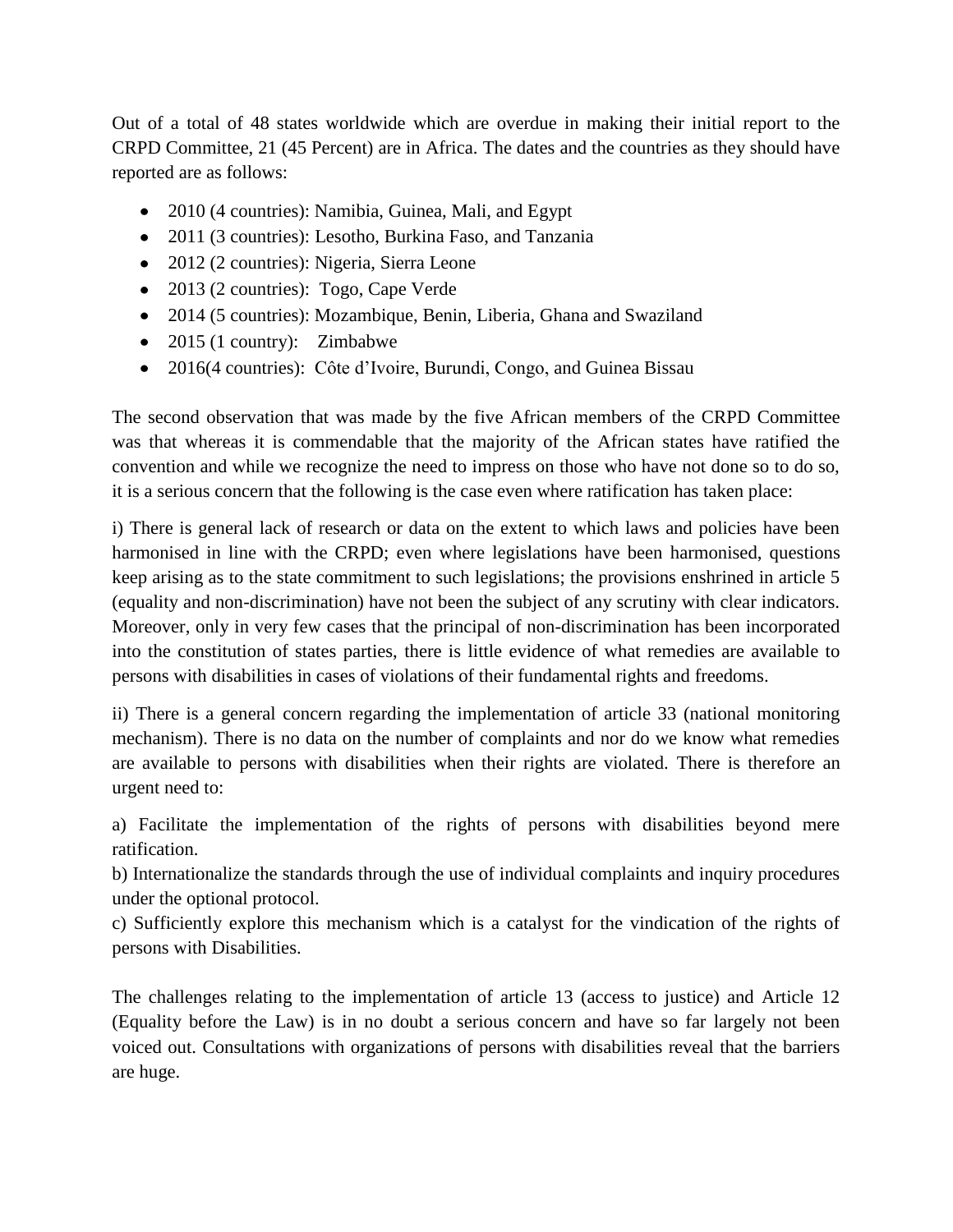The term "legal capacity" in article 12 has been the most misunderstood resulting in many reservations in the ratification of the convention. This largely explains why the Committee on the Rights of Persons with Disabilities found it necessary to come up with a General Comment number 1 of 2012 to help demystify the concept of legal capacity. There is still a widely held view that there are people, among them those with the psycho-social or intellectual disabilities who do not have any legal capacity. The concept of assisted decision making is as yet to take ground and hence the huge challenge in the implementation of article 12 in general.

Legal capacity is fundamental for the full and effective participation of all persons with disabilities in society on an equal basis with others. The right to legal capacity is a threshold right that is required for the enjoyment of all other rights in the Convention, including the right to equality and non-discrimination. Article 12 provides that persons with disabilities have the right to recognition everywhere as persons before the law, which includes the right to legal capacity on an equal basis with others. Legal capacity encompasses both legal personhood and legal agency as elaborated in the Committee's General comment No.1 (2012). The right to legal capacity is essential to the realization of article 5 which recognizes that all persons are equal before and under the law and are entitled without any discrimination to the equal protection and equal benefit of the law. It provides that States parties must prohibit all discrimination on the basis of disability and guarantee equal and effective legal protection against discrimination. Equality before the law must include the enjoyment of legal capacity by persons with disabilities on an equal basis with others. In other words, denying legal capacity on the basis of disability is discriminatory. Discrimination through denial of legal capacity may be present in different ways, including status-based, functional and outcome-based systems. Denial of decision-making on the basis of disability through any of these systems is discriminatory.

Recognition of legal capacity is inextricably linked to the enjoyment of many other human rights provided for in the Convention on the Rights of Persons with Disabilities, including, but not limited to, the right to access justice (art. 13); the right to be free from involuntary detention in a mental health facility and not to be forced to undergo mental health treatment (art. 14); the right to respect for one's physical and mental integrity (art. 17); the right to liberty of movement and nationality (art. 18); the right to choose where and with whom to live (art. 19); the right to freedom of expression (art. 21); the right to marry and found a family (art. 23); the right to consent to medical treatment (art. 25); and the right to vote and stand for election (art. 29). Without recognition of the person as a person before the law, the ability to assert, exercise and enforce those rights, and many other rights provided for in the convention, is significantly compromised. States parties have an obligation to ensure that persons with disabilities have access to justice on an equal basis with others. The recognition of the right to legal capacity is essential for access to justice in many respects.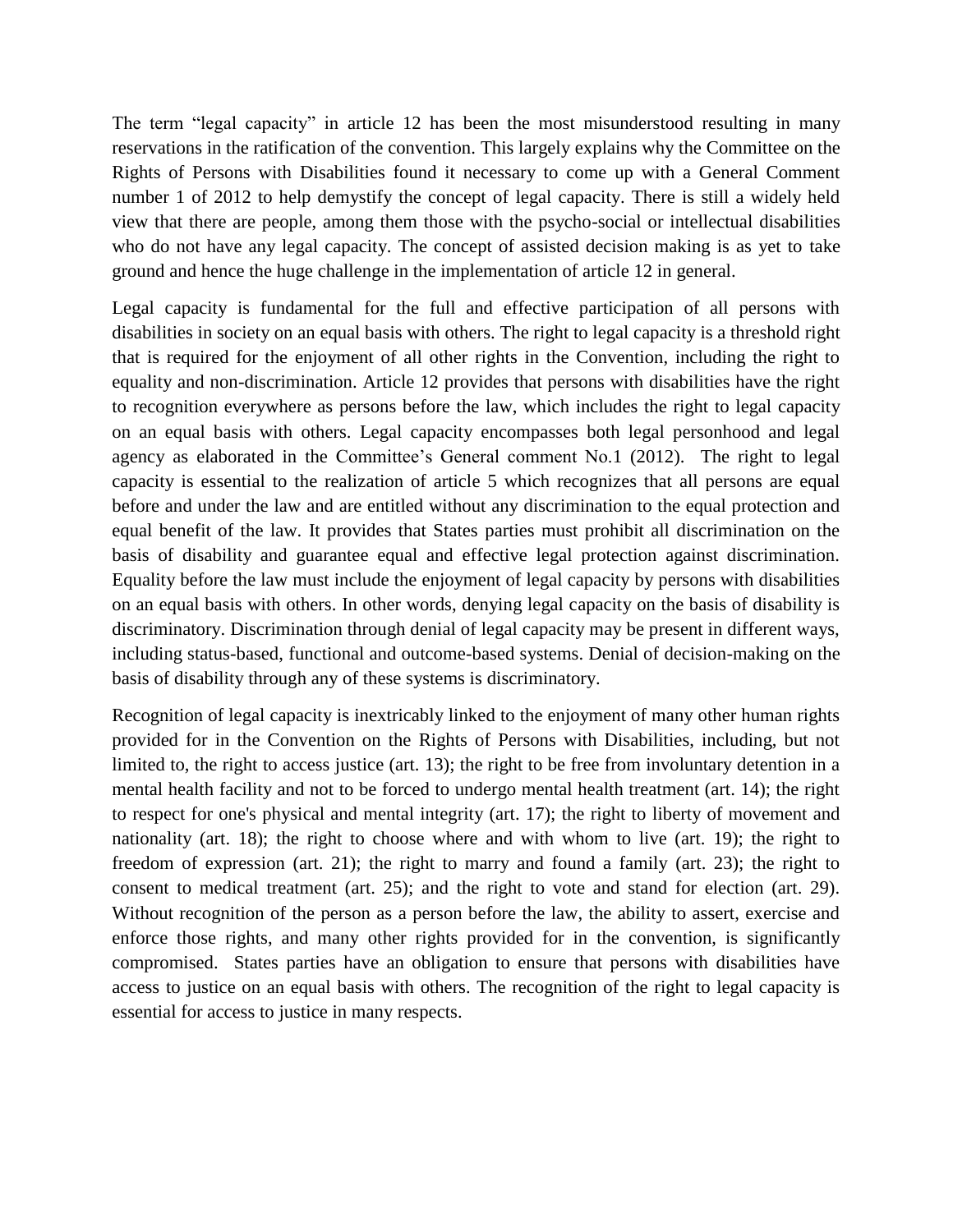The Convention anticipated that support would be necessary and will need to be provided for persons with certain disabilities to exercise their legal capacity under article 12(3). The fact that support to exercise capacity may impose what may be perceived as a disproportionate or undue burden does not limit the requirement to provide it. In order to adhere to the provisions of right to legal capacity, States parties must:

a. Reform existing legislation premised on status, functional or outcome based models;

b. Replace those with models of supported decision making; and

c. Provide resources to systems of supported decision making to assist persons with disabilities to navigate existing legal systems. Legislating and resourcing such services should be consistent with the key provisions identified in General Comment No. 1. This includes basing any systems of support on giving effect to the rights, will and preferences of those receiving support rather than what is perceived as being in their best interests.

Additional measures may include training and education for the relevant agencies such as legal decision makers, service providers and other stakeholders.

Whereas CRPD or for that matter any of the human rights instrument has the purpose of spelling out rights as should be enjoyed, the realization of such rights is often the subject of contestation. This will normally result to seeking justice mainly through the judicial process. This is how article 13 on access to justice becomes crucial in the realization of the rights spelt out in all the other articles in the convention as well as other human rights instruments. In order to seek enforcement of their rights and obligations on an equal basis with others, persons with disabilities must be recognized as persons before the law with equal standing in courts and tribunals. States parties must also ensure that persons with disabilities have access to legal representation on an equal basis with others. This has been identified as a problem in many jurisdictions and must be remedied, including by ensuring that persons who experience interference with their right to legal capacity have the opportunity to challenge such interference — on their own behalf or with legal representation — and to defend their rights in court. The article calls for the provision of procedural and age-appropriate accommodations. These accommodations realization include transforming judicial systems to be accessible for and inclusive of persons with disabilities as well as provision of accommodation in legal proceedings in order to avoid that the right to access to justice becomes void in a particular situation. An illustration of a procedural accommodation is the recognition of diverse communication methods of persons with disabilities standing in courts and tribunals. Age-appropriate accommodations may consist of disseminating information about available mechanisms to bring complaints forward and access to justice using age-appropriate language.

In understanding their own obligations under article 13, States parties should consider the following: